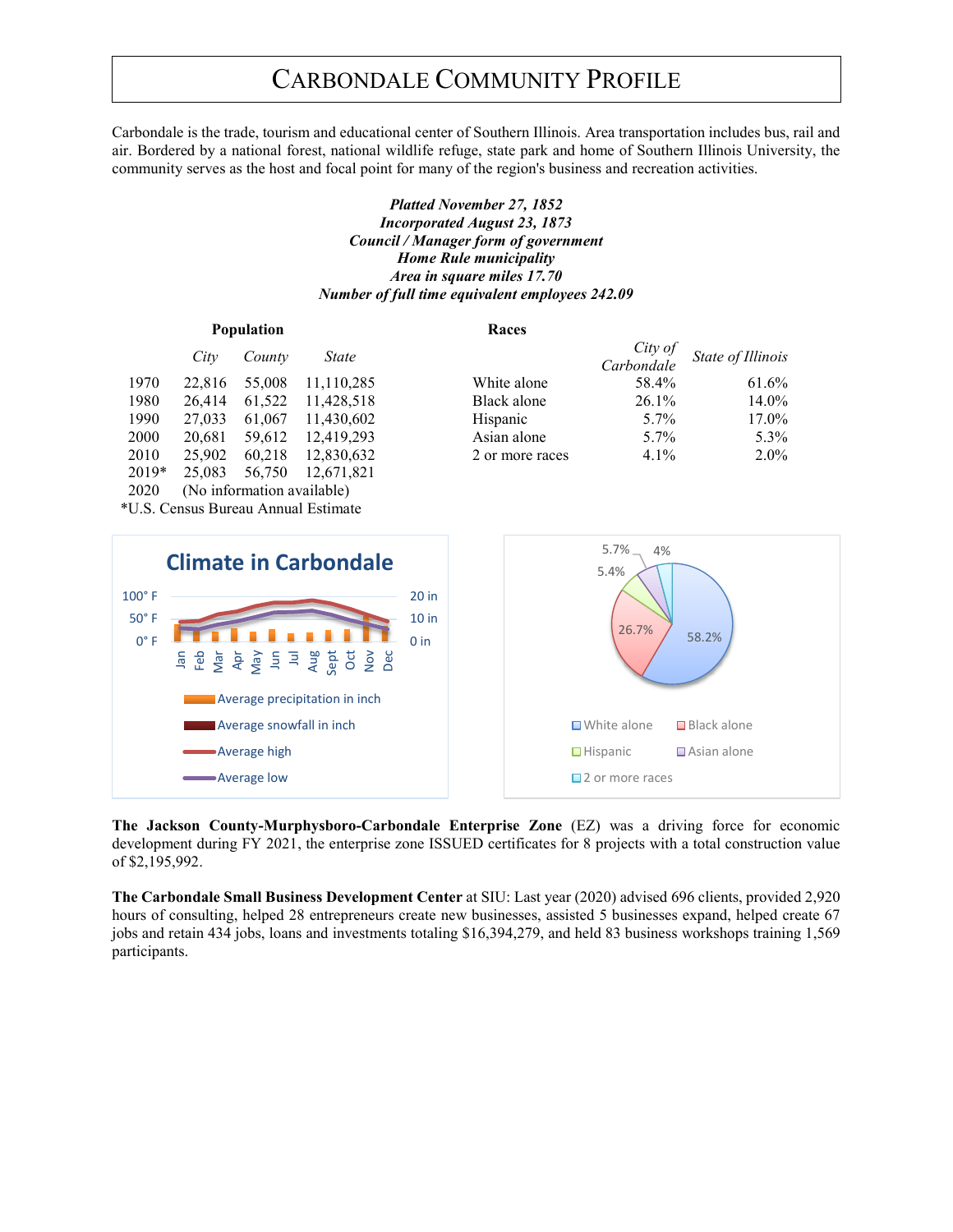|                                         |        |                                             | <b>Highway Mileage</b>    |       |
|-----------------------------------------|--------|---------------------------------------------|---------------------------|-------|
| COMMUTER CITIES                         | #4     | <b>CARBONDALE, ILLINOIS</b>                 | Carbondale to:<br>Atlanta | 447   |
|                                         |        |                                             | Chicago                   | 331   |
|                                         |        |                                             | Cincinnati                | 332   |
| STONITIL                                |        | <b>AVERAGE CARBONDALE COMMUTE TIME</b>      | Dallas                    | 648   |
|                                         |        |                                             | Detroit                   | 551   |
|                                         |        | <b><sup>⊙</sup>15.8 MINS</b>                | Denver                    | 972   |
| <b>Day of C</b>                         |        |                                             | Indianapolis              | 264   |
|                                         |        |                                             | Kansas City               | 356   |
|                                         |        |                                             | Los Angeles               | 1,919 |
| <b>HOW PEOPLE IN CARBONDALE COMMUTE</b> |        | <b>BREAKDOWN OF CARBONDALE COMMUTE TIME</b> | Memphis                   | 213   |
|                                         |        |                                             | Milwaukee                 | 423   |
| Alone                                   | 70.07% | <15 minutes                                 | Minneapolis               | 662   |
|                                         |        | 15-29 minutes                               | Nashville                 | 200   |
| Carpool                                 | 11.56% | 30-44 minutes                               | New Orleans               | 608   |
| <b>Mass Transit</b>                     | 3.06%  | 45-59 minutes                               | New York                  | 1,007 |
| Work at Home                            | 2.51%  |                                             | Orlando                   | 884   |
|                                         |        | > 60 minutes                                | Seattle                   | 2,200 |
|                                         |        |                                             | Savannah                  | 694   |
|                                         |        |                                             | St. Louis                 | 103   |
|                                         |        |                                             | Washington DC             | 820   |

## *HEALTH CARE*

**Memorial Hospital of Carbondale** - Memorial Hospital of Carbondale is the flagship hospital for SIH and regional referral center for the 16 county southern Illinois region. Memorial paves the way to bring big city medicine home. Physicians in over 45 different specialties practice here, bringing expertise and new procedures, but successfully tailoring them to the particular needs of a rural setting.

- 154-bed tertiary care hospital
- Southern Illinois' largest and most spacious birthing center with Level II Plus Special Care Nursery
- Only dedicated pediatric unit in the region
- The core hospital for SIH's comprehensive, regional heart program, Prairie Heart Institute.
- High level surgical capabilities including daVinci technology
- Affiliated with SIU School of Medicine through its Family Practice Residency Program
- Neuroscience program including neurosurgery and a designated Primary Stroke Center
- Accredited by the Commission on Cancer for comprehensive cancer treatment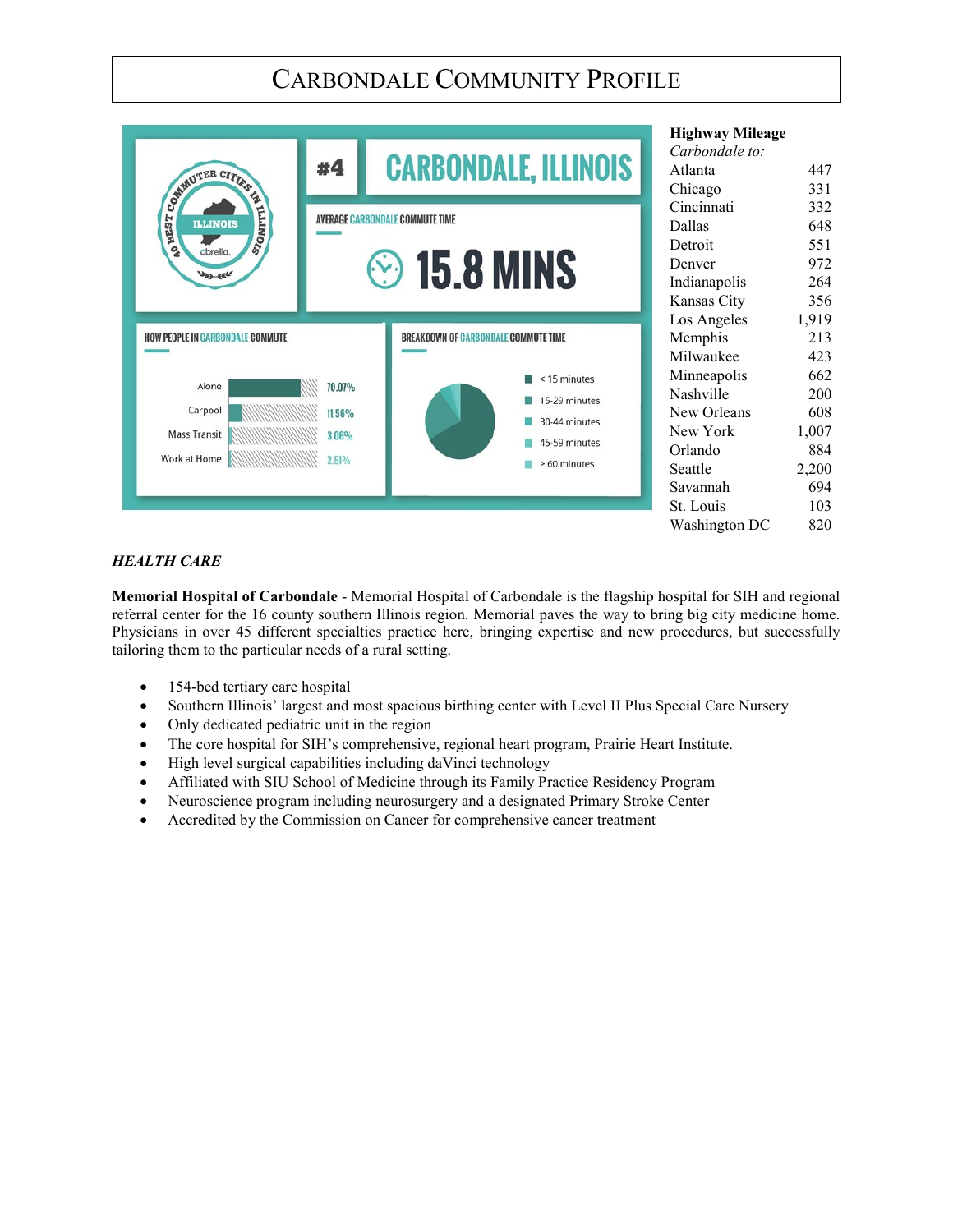| <b>Educational Facilities</b>                  | <b>Number</b> | <b>Teachers</b><br>(FTE) | <b>Enrollment</b> | Grades            |
|------------------------------------------------|---------------|--------------------------|-------------------|-------------------|
| Carbondale District #95 comprised of:          |               |                          |                   |                   |
| Carbondale Middle School                       | $\mathbf{1}$  | $\mathbf{r}$             | 436               | $6 - 8$           |
| Lewis School                                   | 1             |                          | 314               | $4 - 5$           |
| Thomas Elementary School                       | $\mathbf{1}$  |                          | 323               | $2 - 3$           |
| Parrish Elementary School                      | 1             | $\blacksquare$           | 461               | $Pre-K-1$         |
| Total for District #95                         |               | 125                      | 1,534             |                   |
|                                                |               |                          |                   |                   |
| Carbondale Community High School District #165 | $\mathbf{1}$  | 74                       | 988               | $9 - 12$          |
| Outlying Districts which feed into CCHS:       |               |                          |                   |                   |
| <b>Unity Point School</b>                      | 1             | 57                       | 650               | $K-8$             |
| Giant City School                              | 1             | 16                       | 238               | $K-8$             |
| DeSoto Grade School                            | $\mathbf{1}$  | 16                       | 214               | $K-8$             |
|                                                |               |                          |                   |                   |
| Boarding/Religious/Private Schools             |               |                          |                   |                   |
| <b>Brehm Preparatory School</b>                | $\mathbf{1}$  | 25                       | 40                | $6 - 12$          |
| Trinity Christian School                       | 1             | N/A                      | 127               | $K-12$            |
| Carbondale New School                          | 1             | 6                        | 24                | Pre-K-8           |
|                                                |               |                          |                   |                   |
| Collegiate Level:                              |               |                          |                   |                   |
| John A. Logan College                          | 1             | 186                      | 3,585             | 2-Year/Continuing |
|                                                |               |                          |                   | Education         |
| Southern Illinois University-Carbondale        | $\mathbf{1}$  | 843                      | 11,346            | <b>BA/MA/PHD</b>  |

**Southern Illinois University Carbondale** is a doctoral research university that offers more than 200 undergraduate, 80 Master's and 30 doctoral programs. The Carnegie Foundation for the Advancement of Teaching classifies SIUC as a "High Research" University and has identified over 4,000 institutions of higher education in the United States. Among these, the National Science Foundation ranks SIU in the top 5 percent in terms of research expenditure. [*https://siu.edu/about-siu/]*

### **SIU-C Points of Pride:**

- SIU Carbondale is a doctoral research university enrolling students from all 50 states and approximately 100 countries; offering about 100 undergraduate degrees, with more than 170 specializations, and over 100 minors.
- In 2019, SIU Carbondale joined other state institutions as a hub in the Illinois Innovation Network, an initiative to harness the research expertise of Illinois universities to drive the state's economic growth.
- If SIU ranks in the top 4.2 percent of 20,000 institutions of higher learning in the Center for World University Rankings for 2020-2021. SIU ranks No. 837 in the world and No. 194 nationally.
- Noting the university's "unique out-of-the box passions and thinking, "progressive attitude toward students with a variety of learning backgrounds and Carnegie Classification of Institutions of Higher Education classification as a "high research' institution, SIU Carbondale is No. 8 among College Gazette's "10 Best 'Hidden Gem' Public Universities in the U.S."
- SIU has strong federal research partnerships with agencies including the Argonne and Oak Ridge National Laboratories, the U.S. Geological Survey, the U.S. Fish and Wildlife Service and NASA.
- I SIU has earned national recognition from Strive for College for excellence in service to traditionally underserved students.

*[https://news.siu.edu/points-of-pride/]*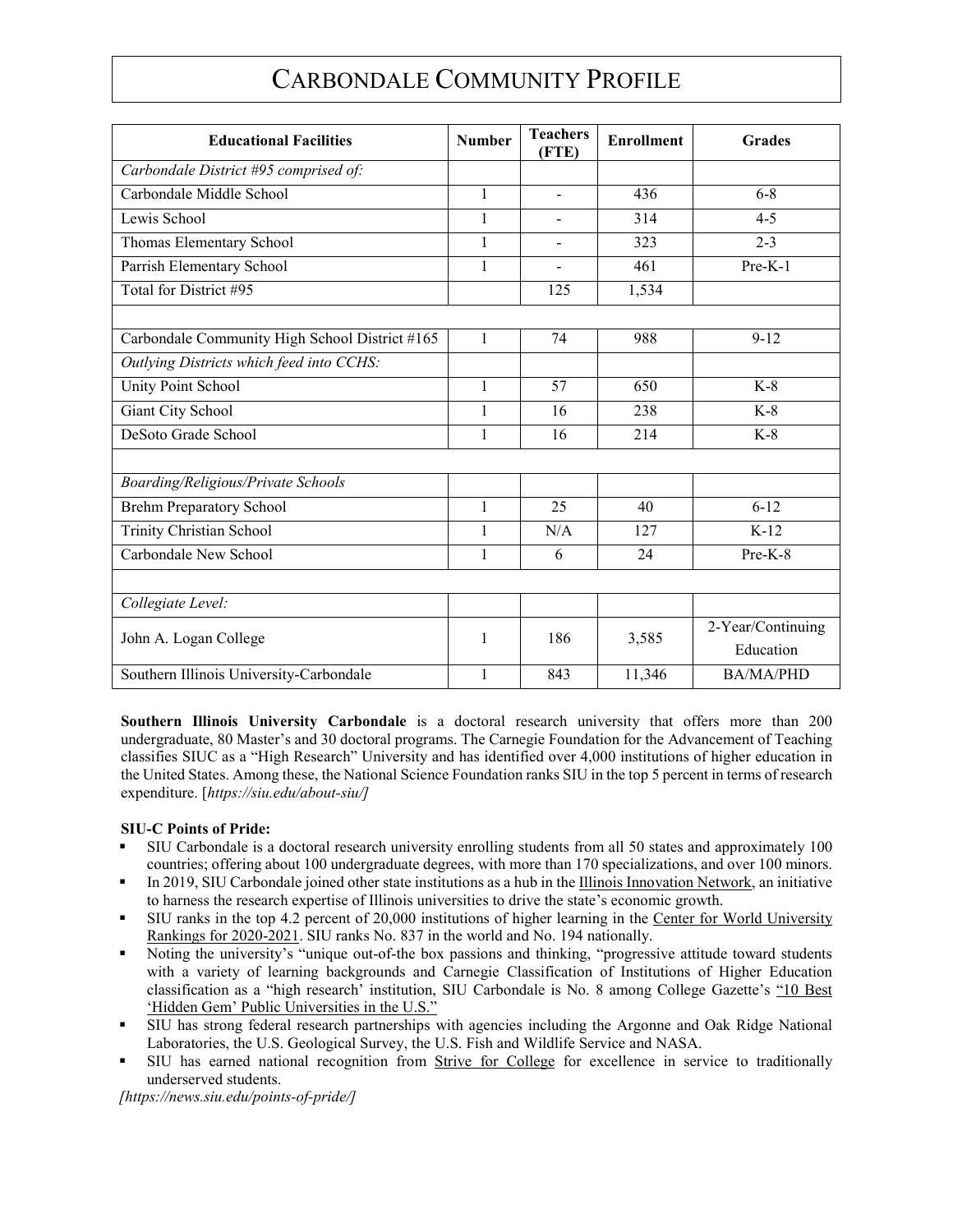Being a great place to live means being a great place to work. A thriving economy helps the tax base, which in turn helps a city attract and retain talent. Carbondale's economy, led by Southern Illinois University and followed by the healthcare industry, accounts for a large percentage of the jobs in Carbondale. Other top employment sectors include retail, education, construction, grocery, corporate, manufacturing and government.

| <b>Major Area Employers</b>             | <b>Product/Service</b>              | <b>Employees</b> |
|-----------------------------------------|-------------------------------------|------------------|
| Southern Illinois University (SIU)      | Higher Education and Research       | 7,191            |
| Southern Illinois Healthcare (SIH)      | Regional Healthcare Provider        | 4.000            |
| Neuro-Restorative                       | Head and Spain Cord Injury Rehab    | 500              |
| Carbondale School Districts 95 and 165  | Public Education                    | 385              |
| Wal-Mart Super Center                   | General Retail/Groceries/Automotive | 372              |
| Illinois Department of Transportation   | Dist. 9 Regional Office             | 293              |
| Com-Pac International, Inc.             | Plastic Packaging Manufacturer      | 245              |
| City of Carbondale                      | Municipal Government                | 242              |
| Kroger                                  | Retail Grocery                      | 185              |
| Schnucks                                | Retail Grocery                      | 100              |
| Southern Illinois Regional Social Serv. | Mental Health Services              | 63               |
| <b>Buffalo Wild Wings</b>               | Restaurant                          | 60               |
| Kohl's                                  | Department Store                    | 50               |

## *RETAIL SHOPPING*

- University Mall
- Murdale Shopping Center
- University Place
- Eastgate Shopping Center
- West Park Plaza

### *EATING ESTABLISHMENTS:* 93 dining options ranging from upscale to fast food.

### *AWARDS*

- Secured \$2.8 million in funding from IDOT's Transit division to help fund design and construction of a new regional multimodal station
- Secured \$1.245 million in funding through DCEO's Fast Track Grant program to replace restrooms and repave all roads and parking lots at Turley Park
- Winner, "GFOA Distinguished Budget Presentation Award," since 1986
- Winner, "GFOA Certificate of Achievement for Excellence in Financial Reporting," for 28 years
- Received an unmodified opinion (highest and cleanest kind of opinion an auditor can express) from the auditor in the presentation of FY 2020 financial statements in conformity with the Generally Accepted Accounting Principles
- Named "Tree City USA," since 1981; Received Tree City USA Growth Award for the  $6<sup>th</sup>$  consecutive year
- Secured \$1.245 million of state grant, in cooperation with the Carbondale Park District, to make accessibility improvements at Evergreen Park
- Awarded Class 2 Plant of the Year by Illinois EPA
- Winner, Bronze level for Bicycle Friendly Community, 2016-2024
- Winner, Bronze level for Bicycle Friendly Business, 2017-2021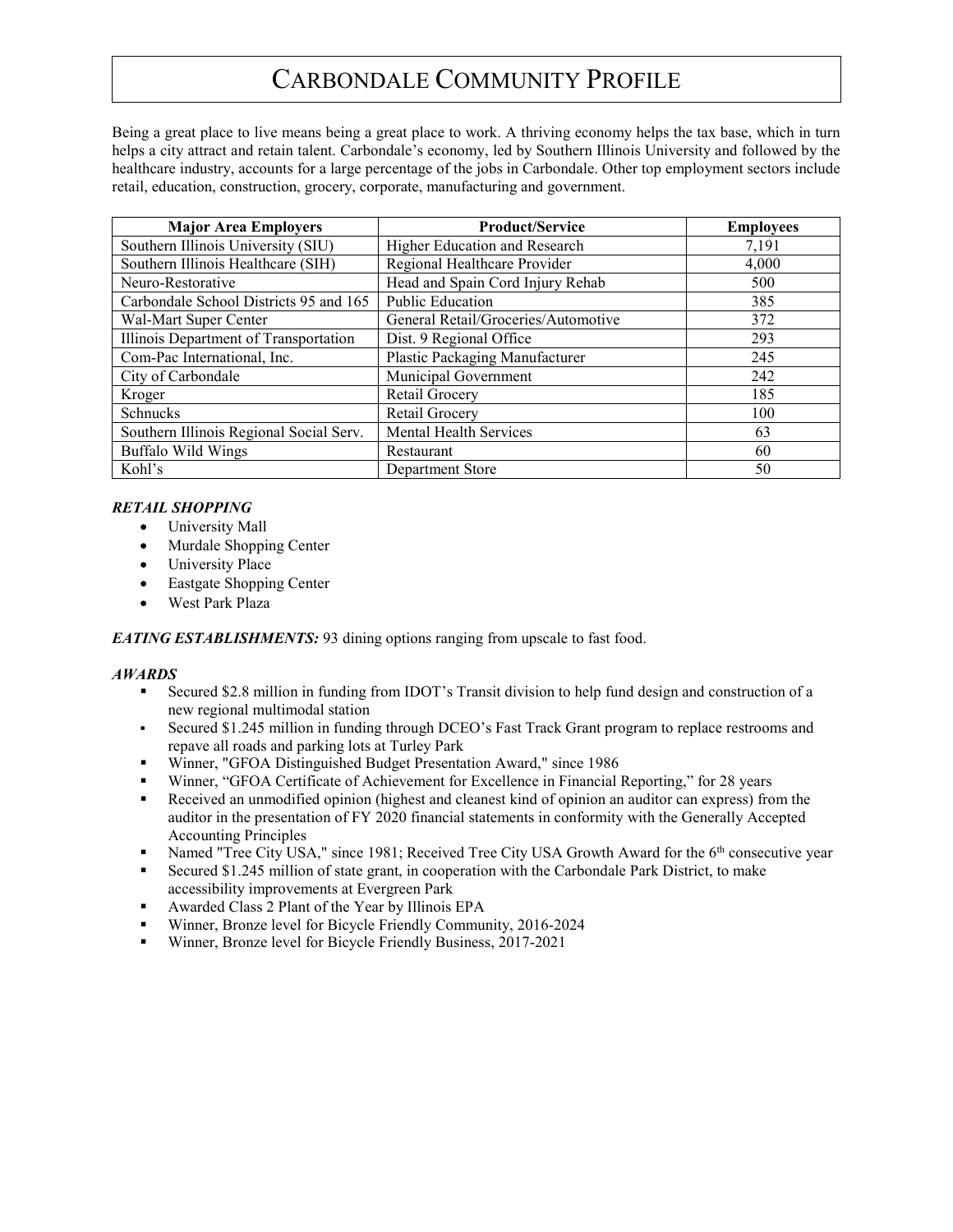| 8      | <b>Banks</b>                           |
|--------|----------------------------------------|
| 5      | <b>Local Radio Stations</b>            |
| $230+$ | Cable TV channels                      |
| 900    | Seating cap. of largest banquet rooms  |
| 10     | Hotel/Motels $w/100$ or less rooms ead |
| 5      | Taxi/Uber                              |
| 1      | Movie theater                          |
|        | 8,179 Total number of rental units     |
| 17     | Trailer parks                          |

**Development Sources**<br>
City of Carbondale Economic Development<br>
2 Public swimming pools<br>
2 Outdoor spray park City of Carbondale Economic Development 1 Jackson County Growth Alliance 1 Outdoor splash park Southern Illinois Research Business Incubator 1 Shawnee Wine Trail (11 wineries) Carbondale Tourism

Carbondale Times (Weekly) Canada

Carbondale Public Library Southern Illinois University Morris Library *Rail Service – Passenger* Science Center Center Carbondale, Memphis, New Orleans<br>SIU University Museum Amtrak Illini – Chicago, Champaign McLeod Theatre Shryock Auditorium R. Buckminster Fuller Dome Home *Air Service*

### **Facilities Recreational Facilities**

- 4 Public golf courses (within 7 miles)
- 2 Public tennis courts
- 2 Country clubs
- 2 Recreation center/park districts
- $2<sub>th</sub>$  7 Public parks
	- 1 State Park (Giant City State Park)
	- 1 SIU-C Touch of Nature Environ. & Res. Center
	- 1 National forest (Shawnee National Forest)
- 17 Trailer parks 2 Wildlife Ref. (Crab Orchard & Touch of Nature)
	- 2 Reservoirs (Evergreen Terrace & Cedar Lake)
	-
	-
	-
	-

Carbondale Chamber of Commerce Public access to lakes and rivers for swimming, water<br>Carbondale Main Street Skiing, fishing and boating skiing, fishing and boating

### **Transportation**

**Newspapers** *Rail Service – Freight*

Southern Illinoisan (Daily) Canadian National – New Orleans, Memphis, Chicago, Daily Egyptian (SIU Daily) Carbondale maintains a railroad car maintenance facility Nearest piggyback is 10 miles

**Libraries, Museums and Arts** Frequency of switching is "as needed"

African American Museum American Auseum Amtrak City of New Orleans – Chicago, Champaign,<br>
Science Center Carbondale, Memphis, New Orleans Amtrak Illini – Chicago, Champaign, Carbondale Stage Company Amtrak Saluki – Chicago, Champaign, Carbondale

Southern Illinois Airport Williamson County Airport

### *Motor Carrier*

West Bus Service (Charters) Distance to nearest interstate interchange: 12 miles Number of local terminals: 2 Number of carriers: 2 (Includes intra and interstate carriers)

*Highways* Highways serving community: - U.S. Route 51 and Illinois Route 13 Interstates serving community: - I-57, I-24, I-64 Nearest Interchange: 12 miles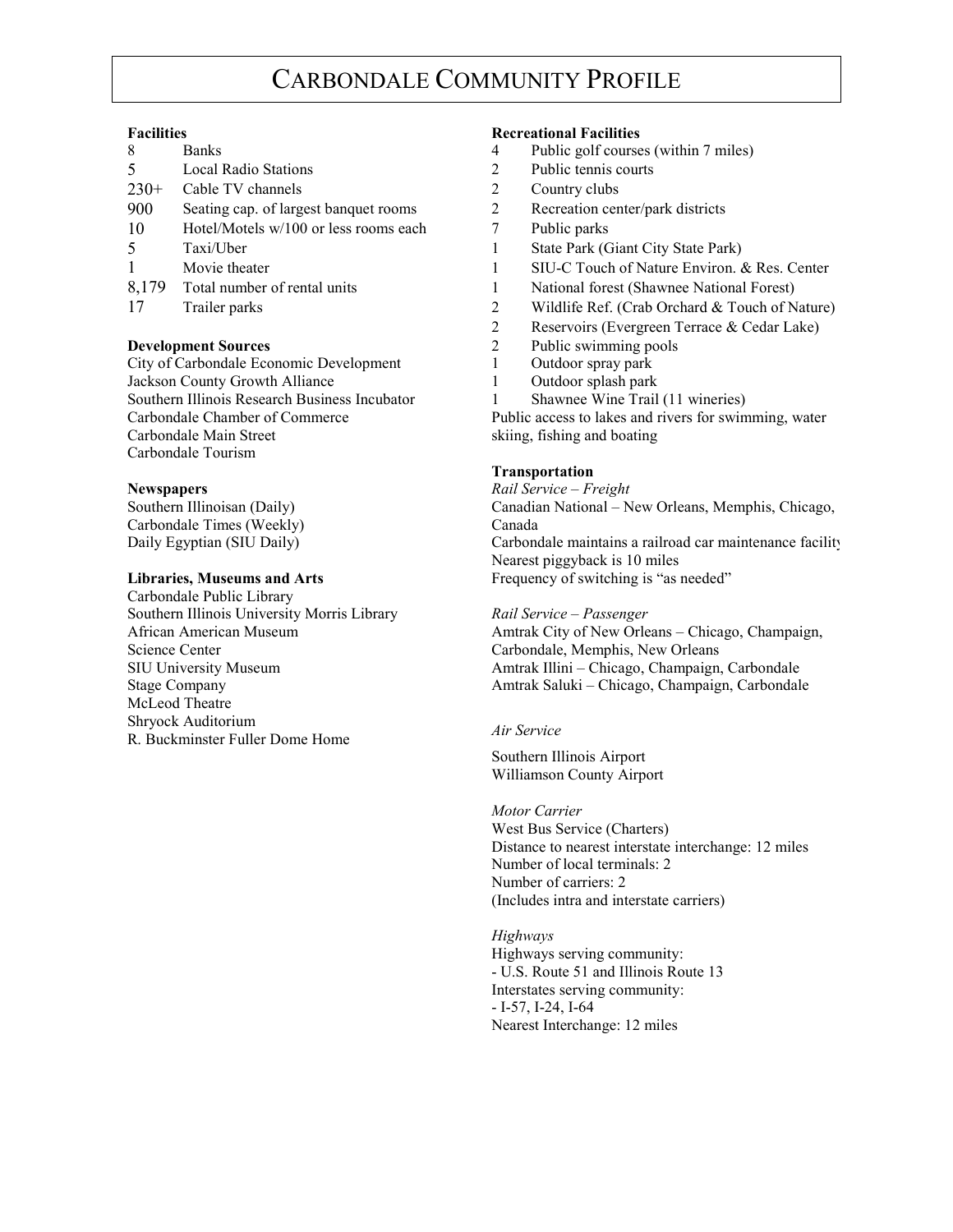**Carbondale Cedar Lake**, created in 1974 to supply tap water to the residents of Carbondale, now provides fishing, swimming and active recreation purposes.



*Carbondale was named by Outdoor Life magazine as one of the top 200 towns for sportsmen and is home to one of Southern Illinois' most beautiful recreational facilities --- Cedar Lake.*

Carbondale is proud to border the **Shawnee National Forest**, which encompasses more than 270,000 acres in Southern Illinois and is home to outstanding natural areas that offer numerous outdoor experiences. Bordered on the east and west by the Ohio and Mississippi Rivers, the Shawnee National Forest flourishes with vegetation, wildlife and recreational opportunities.

In the summer of 1995, the owners of the first three wineries in Southern Illinois recognized that their wineries had untapped tourism potential. With this in mind and a lot of work, the Shawnee Hills Wine Trail was born as the first wine trail in Illinois. In 2020, Shawnee Hills Wine Trail marked its 25<sup>th</sup> anniversary. The Trail continues to expand and is no longer easy to travel in one day. Many Bed & Breakfasts have opened in the area with solid bookings throughout the year. The Shawnee Hills Wine Trail looks forward to increasing growth and success in the years to come, and is especially proud of the new American Viticultural Area (AVA) designation. This is a very exciting time for wine in the Shawnee Hills of Southern Illinois.

**Crab Orchard National Wildlife Refuge's** 44,000 acres of land and water contain a wide diversity of flora and fauna. Major habitat types on the refuge include hardwood forest, agricultural land, grazing units, brush land, wetlands, and lakes. The refuge provides significant resting areas for migratory birds utilizing the Mississippi Flyway. Wintering numbers of Canada Geese can peak at 200,000. A total of 700 plant species, 245 bird species, 33 mammal species, 63 fish species, and 44 reptile and amphibian species have been documented on the refuge. The western 24,000 acres of the refuge provide a wide range of recreational opportunities, including a 4,050-acre wilderness area. The eastern 20,000 acres is a wildlife sanctuary and public use is limited.

Southern Illinois University **Student Recreation Center** offers swimming and sports facilities, intramurals, sport clubs, group fitness programs, outdoor equipment rental and much more for students and members. The Student Recreation Center can also accommodate meetings and events.

Southern Illinois University's **Touch of Nature Environmental Center** is an outdoor education and recreation center serving SIU, the region and the nation with an outdoor laboratory for experiential learning, a field site for research, and a provider of therapeutic recreation, environmental education, adventure education, personal and interpersonal growth experiences and facilities services.

The **Carbondale Park District** offers a wide variety of programs to fit the needs of the community. The Park District serves a diverse population with a wide range of interests. The District's programs and services serve infants, preschoolers, youths, teens, adults and seniors, as well as family interests. The Park District offers special events, instructional lessons, free programs and leisure services.